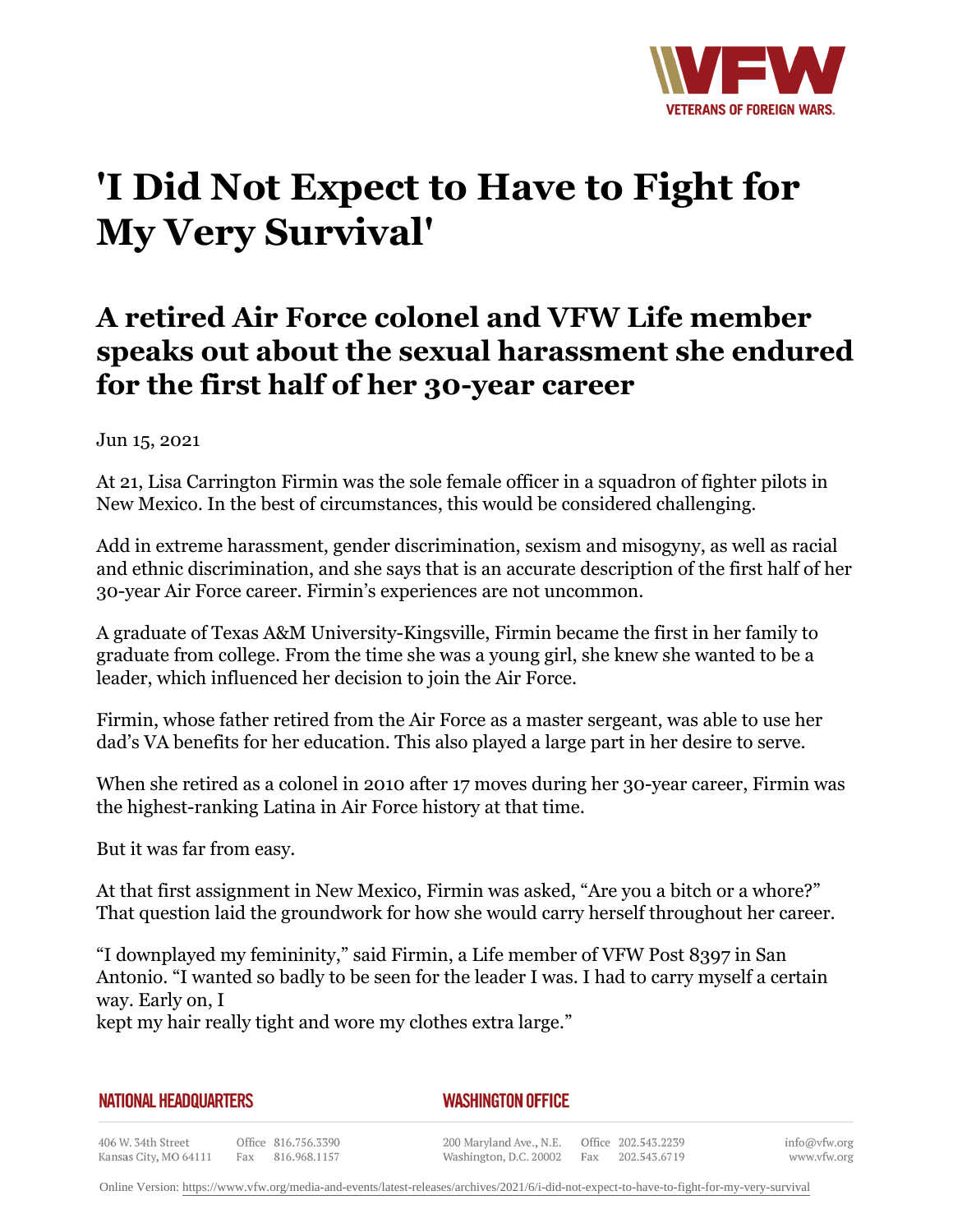Firmin said she knew that a lot of those with whom she served wanted her to fail. To them, she was an "oddity." They kept a poster that read: "Us vs. Her" and put tally marks at the end of

each week.

"I didn't know if it was the way they treated all women or I wondered if it was a test," Firmin said. "I got a lot of strange, rude questions about my background and about the way I looked."

Firmin was subjected to lewd comments and cat-calling, all while trying to learn her job. She found that the men she served with, and led, rarely looked her in the eyes, but always at her breasts.

"Every cliché you can imagine is what I experienced," Firmin said. "I was always on guard."

A particularly disturbing scenario occurred when Firmin walked by a large squadron classroom. She did a double-take because on the giant classroom screen were explicit images of female genitalia up close and personal, taken from the pages of Hustler and Penthouse magazines.

When she brought this up, she was told that the slideshows were so boring, they had to throw in those images every so often to keep the attention of the students.

"I told them I was uncomfortable," Firmin recalled. "These men would sit in there viewing those images and then they would come out and leer at me. I did not expect to have to fight for my

very survival. This never changed while I was there."

Firmin's time in New Mexico was so toxic, that after three years, she volunteered for four years extended overseas duty to get away.

## **MILITARY NEEDS BETTER TRAINING**

When Army Spec. Vanessa Guillen was murdered last year at Ft. Hood, Firmin was flooded with haunting memories — memories she had repressed for the whole of her military career.

As a young trainee, Firmin was assaulted and buried it so deeply, not telling anyone, that she had forgotten about it.

"I was married at the time, and I never shared the depth of it with anyone," Firmin said. "That was the mentality of that world at that time. Last year, Vanessa Guillen's murder started bringing

forth memories I had repressed."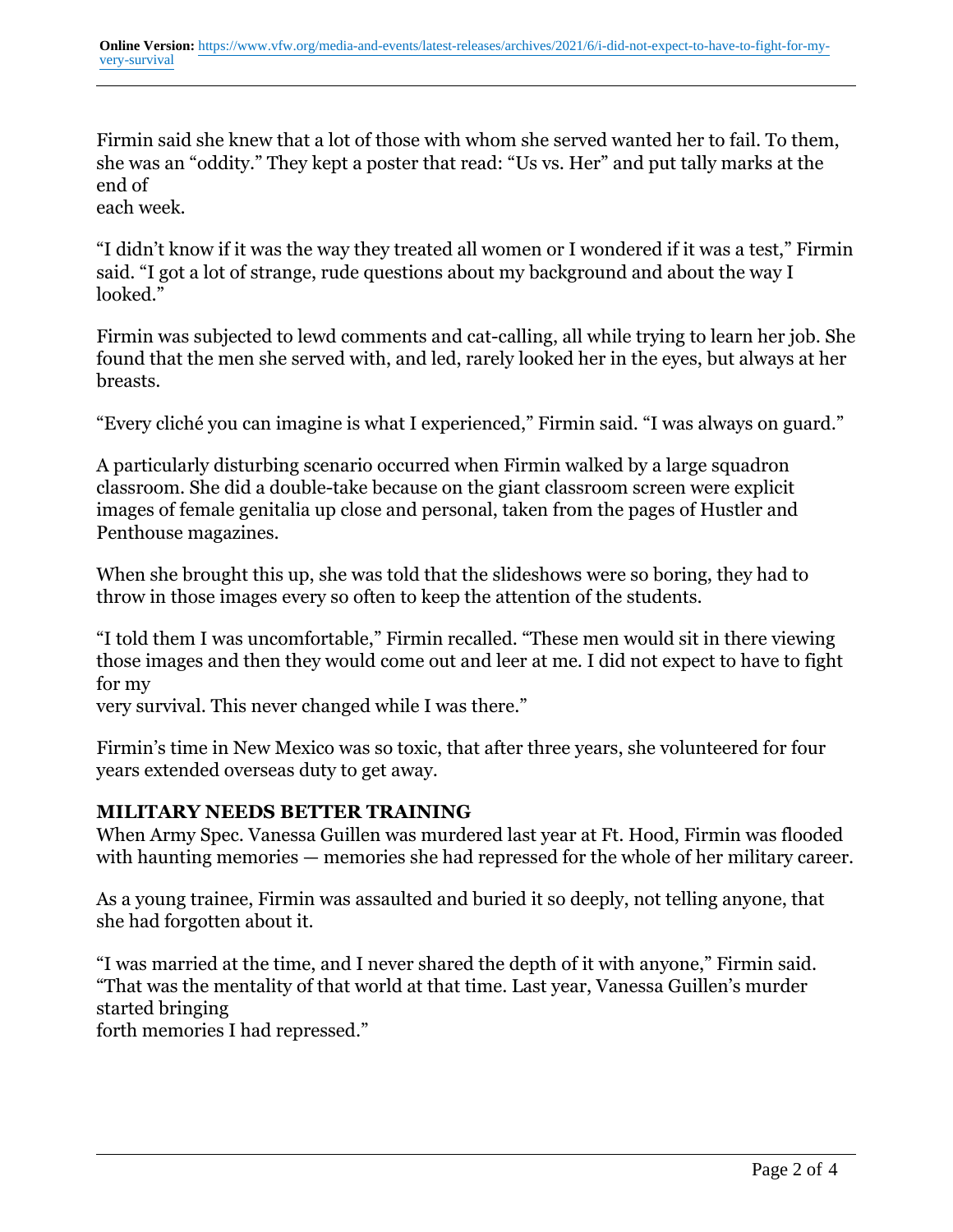Guillen went missing from Ft. Hood in April 2020. Her remains were found on June 30. Just months before her disappearance, Guillen told her mom, Gloria, that she was being sexually

harassed by a sergeant.

Gloria told ABC News that when she asked her daughter why she hadn't reported the sergeant, her daughter said no one would believe her because any women who had tried to report harassment were laughed at.

Firmin said it's clear that the military cannot police itself when it comes to military sexual assault and harassment.

"They need help," she said. "The military cannot be trusted to do this anymore."

Last September, the I Am Vanessa Guillen Act (H.R. 8270) was introduced by Rep. Jackie Speier (D-Calif.). It called for an independent organization to investigate, report and review cases. The bill died due to inactivity in the 116th Congress.

Firmin said she believes that the military needs to institute more thorough training. She would like to see individuals who have experienced harassment speak in front of trainees or have military members in the unit act out scenarios.

In March of this year, the Army made a change in how it handles sexual harassment complaints. Army commanders must now choose an investigating officer for formal sexual harassment complaints from outside an accused soldier's brigade.

## **'I WILL NO LONGER STAY SILENT'**

Firmin said as she increased in rank, the overt harassment dissipated somewhat, but became more covert. Then she was deployed to Balad Air Base in Iraq in 2004 as commander of the 332nd Expeditionary Mission Support Group, 332nd Air Expeditionary Wing.

"In Iraq, it was like I was stepping back 20 years," said Firmin.

"I felt like I was a piece of meat being displayed for people who were starving and had not eaten for years."

Nevertheless, Firmin went full speed ahead, building up and securing Camp Anaconda. She was awarded a Bronze Star for her work in Iraq.

"They tried to break me," Firmin said. "But I chose to prove myself and my worth through my competency."